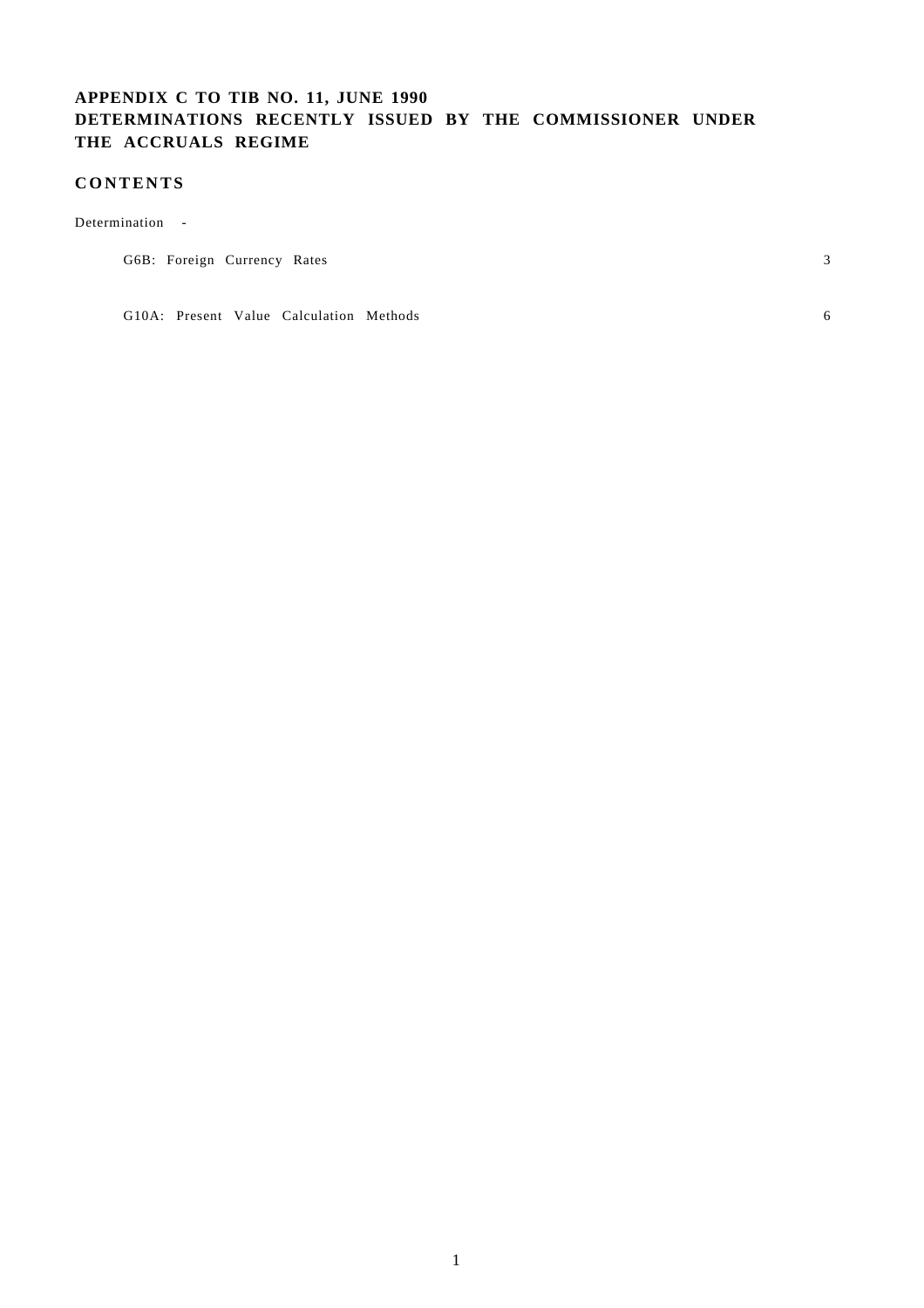# **DETERMINATION G6B: FOREIGN CURRENCY RATES**

This Determination may be cited as "Determination G6B: Foreign Currency Rates".

**1 . Explanation** (which does not form part of the determination)

This determination rescinds and replaces Determination G6A: Foreign Currency Rates, made on 21 November 1988.

Apart from minor amendments, this determination differs from Determination G6A: Foreign Currency Rates only in the replacement of the definition "authorised foreign exchange dealer" by the definition "approved foreign exchange dealer".

The definition of "authorised foreign exchange dealer" set out in clause 5(1) of Determination G6A: Foreign Currency Rates refers to persons designated as such by notice in the Gazette for the purposes of the Exchange Control Regulations 1985.

The Exchange Control Regulations 1985 were revoked as from 1 February 1990 by the Reserve Bank Act 1989.

This determination applies where, for the purpose of calculating the income or expenditure of a person in respect of a financial arrangement denominated in a foreign currency, it is necessary to establish the rate in New Zealand currency of a foreign currency. This will be required in the circumstances outlined in clause 3 of this determination.

This determination sets out the approved markets, sources of information and method, to be used for determining the rate for foreign currency conversion.

# **2 . Referenc e**

This determination is made pursuant to section  $64E(1)(a)$  to (f) and section  $64E(6)$  of the Income Tax Act 1976.

This determination rescinds and replaces Determination G6A: Foreign Currency Rates, made on 21 November 1988.

## **3 . Scope of Determination**

This determination applies where it is necessary for the purposes of sections 64B to 64M of the Income Tax Act 1976 to ascertain the value in New Zealand currency of:

- (a) A cashflow paid or received in a foreign currency under a financial arrangement; or
- (b) A financial arrangement denominated in a foreign currency using a method that has regard to market valuation; and
- (c) In any other circumstances, an amount expressed in foreign currency.

#### **4 . Principle**

- (1) Markets in foreign currencies are approved having regard to the following criteria -
	- (a ) The number of participants in the market or having access to the market;
	- (b) Frequency of trading in the market;
	- (c) The nature of trading in the market how the rate for the foreign currency is determined and how the foreign currency is traded on the market;
	- $(d)$  The potential or demonstrated capacity of a person or group of persons to significantly influence the market;
	- (e) Significant barriers to entry;
	- (f) Discrimination on the basis of the quantity bought and sold unless based on the risks involved or the transaction costs or economies of scale.
- (2) Sources of information for foreign currency rates are approved having regard to the following criteria
	- (a) Reliance on the sources of information by participants in the market;
	- (b) The accessibility of the sources of information for participants in the market.
- (3) Methods of obtaining a rate for foreign currency at the end of the income year for the purposes of valuing a financial arrangement are approved if -
	- (a) The rate is obtained at the cut-off time; and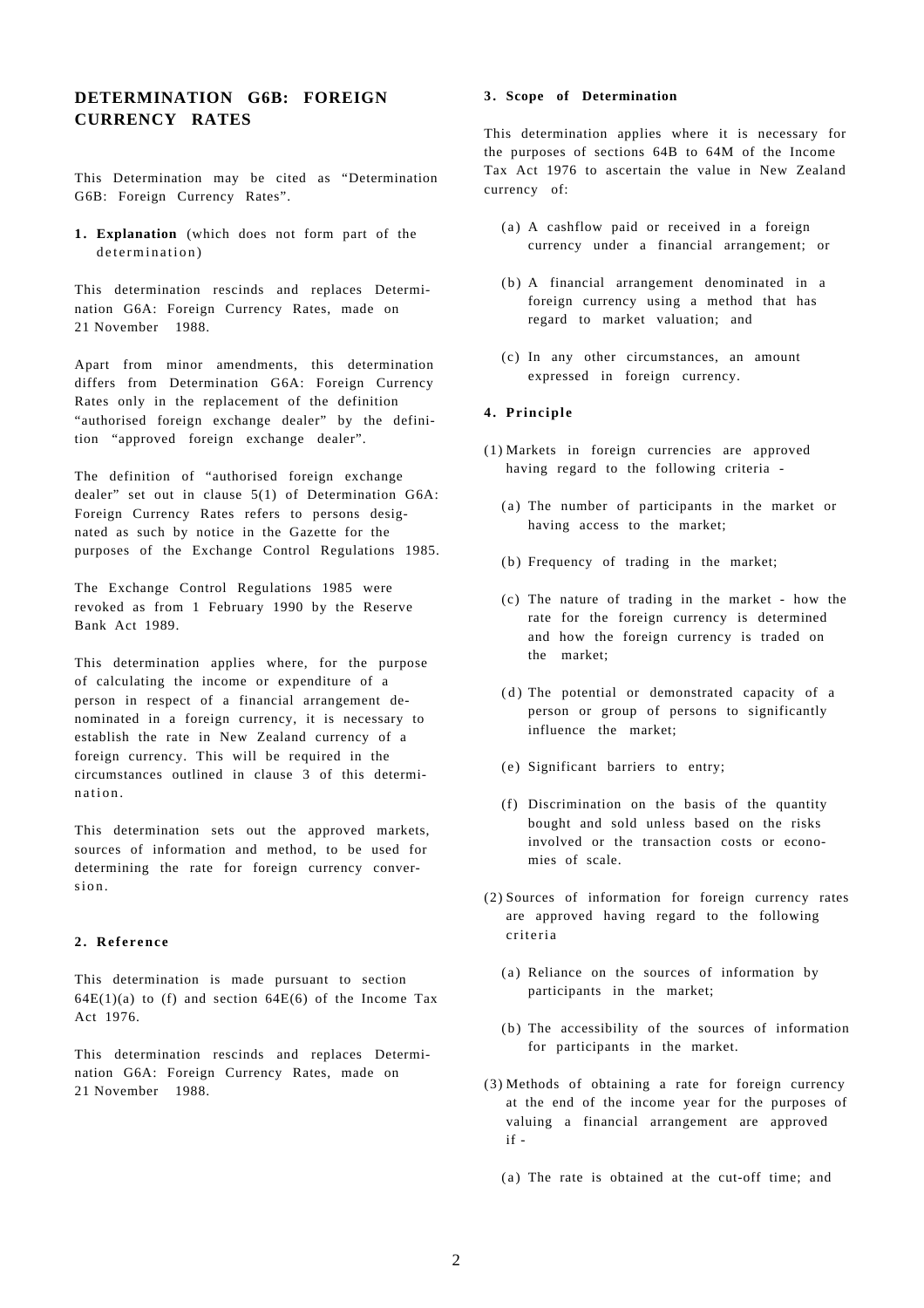(b) The method for determining the cut-off time adopted by a person will be consistently applied in respect of each income year.

### **5 . Interpretation**

(1) In this determination, unless the context otherwise requires -

Expressions used, except the expression "income year", have the same meanings as in sections 2 and 64B to 64M of the Income Tax Act 1976:

"Approved foreign exchange dealer" means a foreign exchange dealer that is a registered bank for the purposes of the Reserve Bank Act 1989 and is active in the market:

"Contributor page" means a page of information provided by an approved foreign exchange dealer that is displayed on a screen provided by Reuters New Zealand Limited or Telerate New Zealand Limited:

"Cut-off time", in relation to a person and an income year, means the time at the end of the income year when all financial arrangements held or issued by the person are valued in order to determine the assessable income of the person for the income year:

"Forward contract" means a contract, other than a contract traded on any futures market or a spot contract, for the sale or purchase of a foreign currency for delivery at a specified future time:

"Futures contract" means a contract traded on the New Zealand Futures Exchange:

"Income year" means-

- (a) Where a taxpayer furnishes a return of income under section 15 of the Income Tax Act 1976 for an accounting year ending with an annual balance date other than the 31st day of March, the annual accounting period ending on that balance date:
- (b) In respect of the income of any other person, the year in which that income has been derived by that person:

"New Zealand foreign currency market" means the market in spot contracts and forward contracts:

"Spot contract" means a contract for the sale or purchase of a foreign currency for delivery in 2 days:

"Multicontributor page" means a multicontributor page of information that is displayed on a screen provided by Reuters New Zealand Limited or Telerate New Zealand Limited.

(2) Any reference in this determination to another determination made by the Commissioner shall be construed as referring to any fresh determination made by the Commissioner to vary, rescind, restrict, or extend that determination.

### **6 . Metho d**

### (1) APPROVED MARKETS

The New Zealand foreign currency market in European Currency Units and in the currencies of the following countries and territories are approved -

| Japan                   | The Independent     |
|-------------------------|---------------------|
| Canada                  | State of Papua New  |
| French Republic         | Guinea              |
| The Territory of Hong   | Republic of Ireland |
| Kong                    | Portuguese          |
| Commonwealth of         | Republic            |
| Australia               | Republic of Austria |
| Republic of Singapore   | Kingdom of          |
| The Swiss Confederation | Sweden              |
| Federal Republic of     | Kingdom of          |
| Germany                 | $D$ enmark          |
| The United States of    | Republic of         |
| America                 | Italy               |
| Kingdom of the          | Kingdom of          |
| Netherlands             | Norway              |
| United Kingdom of Great | Kingdom of Spain    |
| Britain and Northern    | Republic of Turkey  |
| Ireland                 | The Hellenic        |
| The Federation of       | Republic            |
| Malaysia                | Finland             |

# (2) SOURCES OF INFORMATION

The following sources of information for foreign currency rates are approved

- (a) In relation to spot contracts, a multicontributor page that quotes rates for spot contracts:
- (b) In relation to forward contracts, a multicontributor page or a contributor page that quotes rates for forward contracts:
- (c) Where a person does not have access to a multicontributor page or a contributor page or where the rates for a forward contract are not available from a multicontributor page, advice as to the buy and sell rates for a forward contract or spot contract given to that person by an approved foreign exchange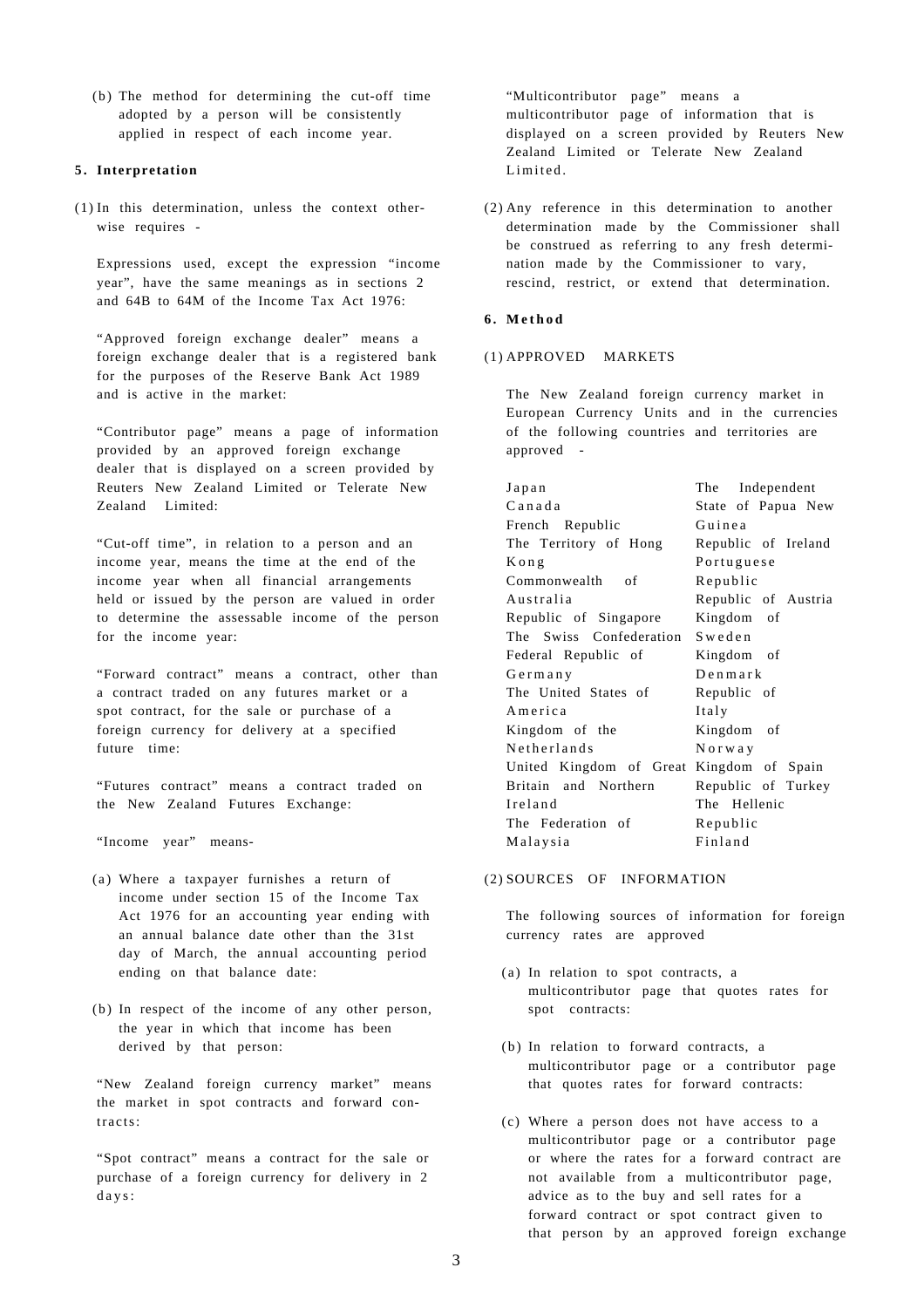dealer, which rates shall be derived from an approved source and shall be the rates at which the approved foreign exchange dealer would perform the foreign exchange transaction.

# (3) SPOT CONTRACTS

- (a) Where, for the purposes of determining the income or expenditure of a person in respect of a financial arrangement, it is necessary to determine the rate for a spot contract at the end of an income year, the rate for the spot contract shall be the midpoint between the buy and sell rates for that spot contract.
- (b) Where, for the purposes of determining the income or expenditure of a person in respect of a financial arrangement, it is necessary to ascertain in New Zealand currency the value of a cashflow paid or received in a foreign currency, the rate of exchange to be applied shall be -
	- (i) Where the cashflow is not converted to New Zealand currency on the day it is paid or received, the midpoint between the buy and sell rates for a spot contract for that currency at any time on that day; o r
	- (ii) The rate quoted on a multicontributor page for the United States Dollar against the New Zealand Dollar.
- (c) Where a buy and sell rate for a spot contract is not quoted on a multicontributor page, the rate for the spot contract shall be the cross rate calculated by reference to:
	- (i) The rate quoted on a multicontributor page for the foreign currency against the United States Dollar; and
	- (ii) The rate quoted on a multicontributor page for the United States Dollar against the New Zealand Dollar.

### (4) FORWARD CONTRACTS

Where, for the purposes of determining the income or expenditure of a person in respect of a financial arrangement, it is necessary to determine the rate for a forward contract at the end of the income year, and

(a) Where the buy and sell points for the forward contract are quoted on a multicontributor page, the rate for the forward contract shall be the midpoint between the buy and sell rates for that forward contract obtained by reference to the multicontributor page;

- (b) Where the buy and sell points for the forward contract are not quoted on a multicontributor page, but the buy and sell points for similar forward contracts of shorter term ("the shorter contract") and of longer term ("the longer contract") are quoted on a multicontributor page, then the rate shall be the rate obtained by reference to the multicontributor page using straight line interpolation of the midpoints between the buy and sell rates for the shorter contract and the longer contract which have terms closest to the term of the forward contract;
- (c) Where the rate cannot be obtained by reference to points on a multicontributor page and where the rate for that forward contract is available by reference to contributor pages, then the rate shall be the arithmetic mean of the midpoints of not less than 3 buy and sell rates for the forward contract obtained from contributor pages;
- $(d)$  Where the rate cannot be obtained by reference to paragraphs  $6(4)(a)$  to (c) of this determination, the rate shall be the arithmetic mean of not less than three rates being any  $of -$ 
	- (i) the midpoints of the buy and sell rates quoted for the forward contract by one or more approved foreign exchange dealers; o r
	- (ii) where the points for similar forward contracts of shorter term ("the shorter contact") and of longer term ("the longer contract") are quoted on a contributor page, then the rate shall be the rate obtained by reference to the contributor page using straight line interpolation of the midpoints between the buy and sell rates for the shorter contract and the longer contract which have terms closest to the forward contract.
- (5) A person applying paragraphs 6(3)(a) or 6(4) of this Determination may obtain the rate for a spot contract or forward contract using the method prescribed in those paragraphs at any time on the last day of the income year:

Provided that -

(a) The rate applied is the rate obtained at the cut-off time in relation to the person and the income year; and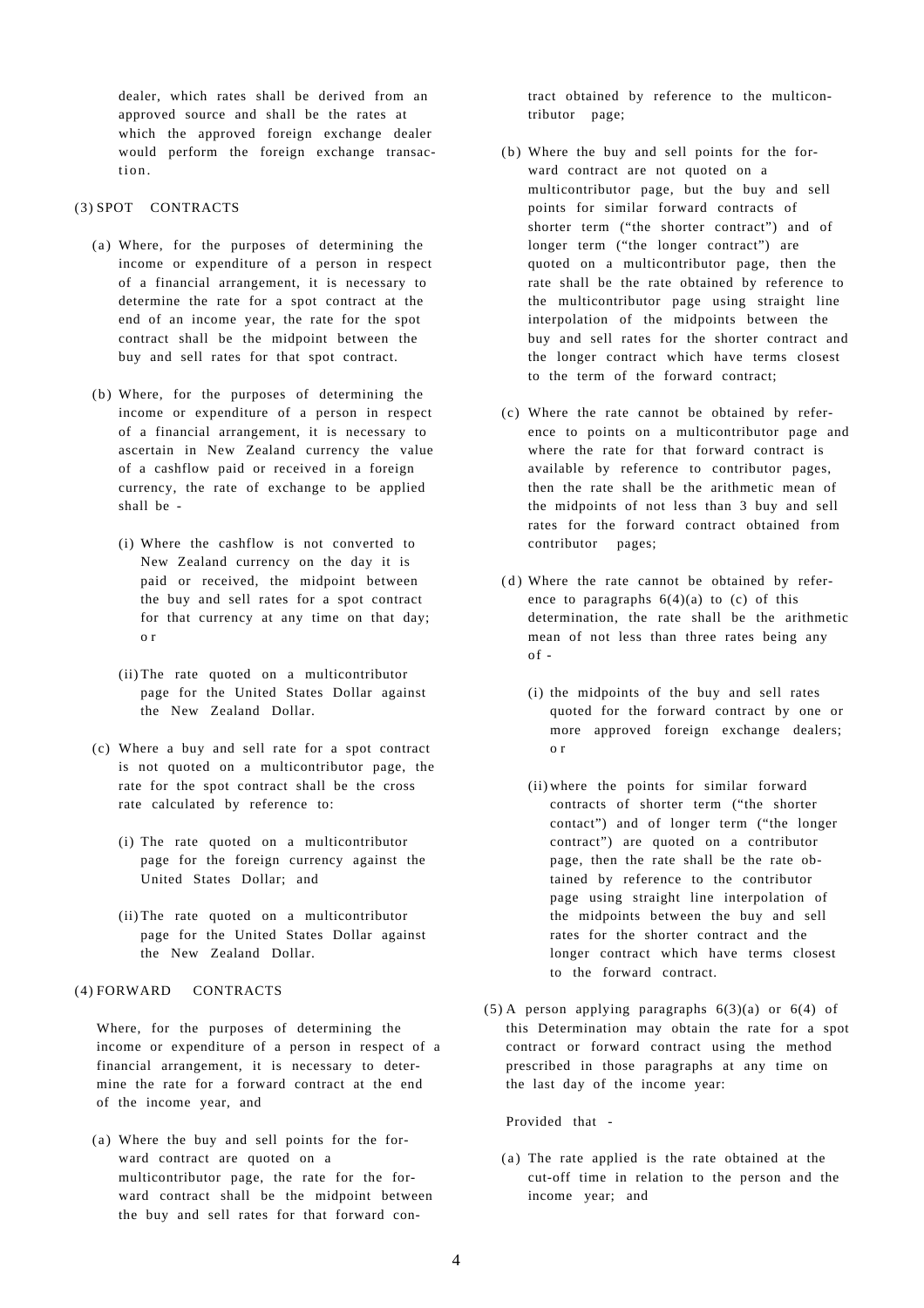(b) The method for determining the cut-off time adopted by that person is consistently applied in respect of each income year:

Provided further that where there is no market at the cut-off time, the rate shall be -

- (c) The rate obtained at the later of
	- (i) The end of trading in forward contracts or spot contracts by that person in the income year:
	- (ii) 3.00 pm New Zealand Standard Time on the last day in the income year on which there was a market; or
- $(d)$  The rate for the earlier of -
	- (i) The commencement of trading in forward contracts or spot contracts by that person in the following income year:
	- (ii) 7.30 am New Zealand Time on the first day in the following income year on which there was a market.

#### **7 . Exampl e**

This is an example of the application of the averaging process and straight line interpolation required for certain forward foreign exchange contracts under the determination.

On its balance date of 30 June 1987 a New Zealand corporate had a forward foreign exchange contract for delivery of 1.2 million New Zealand Dollars for 612,000 United States Dollars on 1 August 1988.

The contract therefore is to be fulfilled in approximately 13 months' time.

At the balance date the foreign exchange quotations for the New Zealand Dollar against the United States Dollar were (from the multicontributor page ASAP on the Reuters system):

|           | Buy    | Sell   |
|-----------|--------|--------|
| Spot Rate | 0.6095 | 0.6100 |

Also at that date the quotations of forward foreign exchange points for the United States Dollar against the New Zealand Dollar by three market participants were (as provided on their Reuters screens):

Forward Points

#### **FX DEALER 1:**

| Delivery in 1 year  |  | 585  | 555  |
|---------------------|--|------|------|
| Delivery in 2 years |  | 1030 | 960. |

|  | <b>FX DEALER 2:</b> |  |
|--|---------------------|--|
|--|---------------------|--|

| Delivery in 1 year  |  | 580  | 530 |
|---------------------|--|------|-----|
| Delivery in 2 years |  | 1040 | 970 |

#### **FX DEALER 3:**

| Delivery in 1 year  |  | 575  | 540 |
|---------------------|--|------|-----|
| Delivery in 2 years |  | 1035 | 965 |

Note that to obtain the forward rates the forward points need to be subtracted from the spot rate.

The mid-rates for use in the interpolation formula are therefore:

|                     | Buy    | Sell   | Mid-Rate |
|---------------------|--------|--------|----------|
| Forward Rate        |        |        |          |
| FX DEALER 1:        |        |        |          |
| Delivery in 1 year  | 0.5510 | 0.5545 | 0.55275  |
| Delivery in 2 years | 0.5065 | 0.5140 | 0.51025  |
| FX DEALER 2:        |        |        |          |
| Delivery in 1 year  | 0.5515 | 0.5570 | 0.55425  |
| Delivery in 2 years | 0.5055 | 0.5130 | 0.50925  |
| FX DEALER 3:        |        |        |          |
| Delivery in 1 year  | 0.5520 | 0.5560 | 0.55400  |
| Delivery in 2 years | 0.5060 | 0.5135 | 0.50975  |
|                     |        |        |          |

The arithmetic mean of the midpoints of the forward rates is calculated to be:

Delivery in 1 year 0.55366 Delivery in 2 years 0.50975

A suitable formula for straight line interpolation to obtain the required rate is:

So 
$$
Px = P1 + \frac{(Tx - T1)}{(T2 - T1)} x (P2 - P1)
$$

- P1 is the mid-rate for the forward contract with the shorter term  $(= 0.55366)$ .
- P2 is the mid-rate for the forward contract with the longer term  $(= 0.50975)$ .
- P x is the required rate.
- T1 is the term till delivery (expressed in days) of the forward contract with the shorter term  $(= 365).$
- T<sub>2</sub> is the term till delivery (expressed in days) of the forward contract with the longer term  $(= 730).$
- Tx is the term until delivery of the contract held  $(= 398).$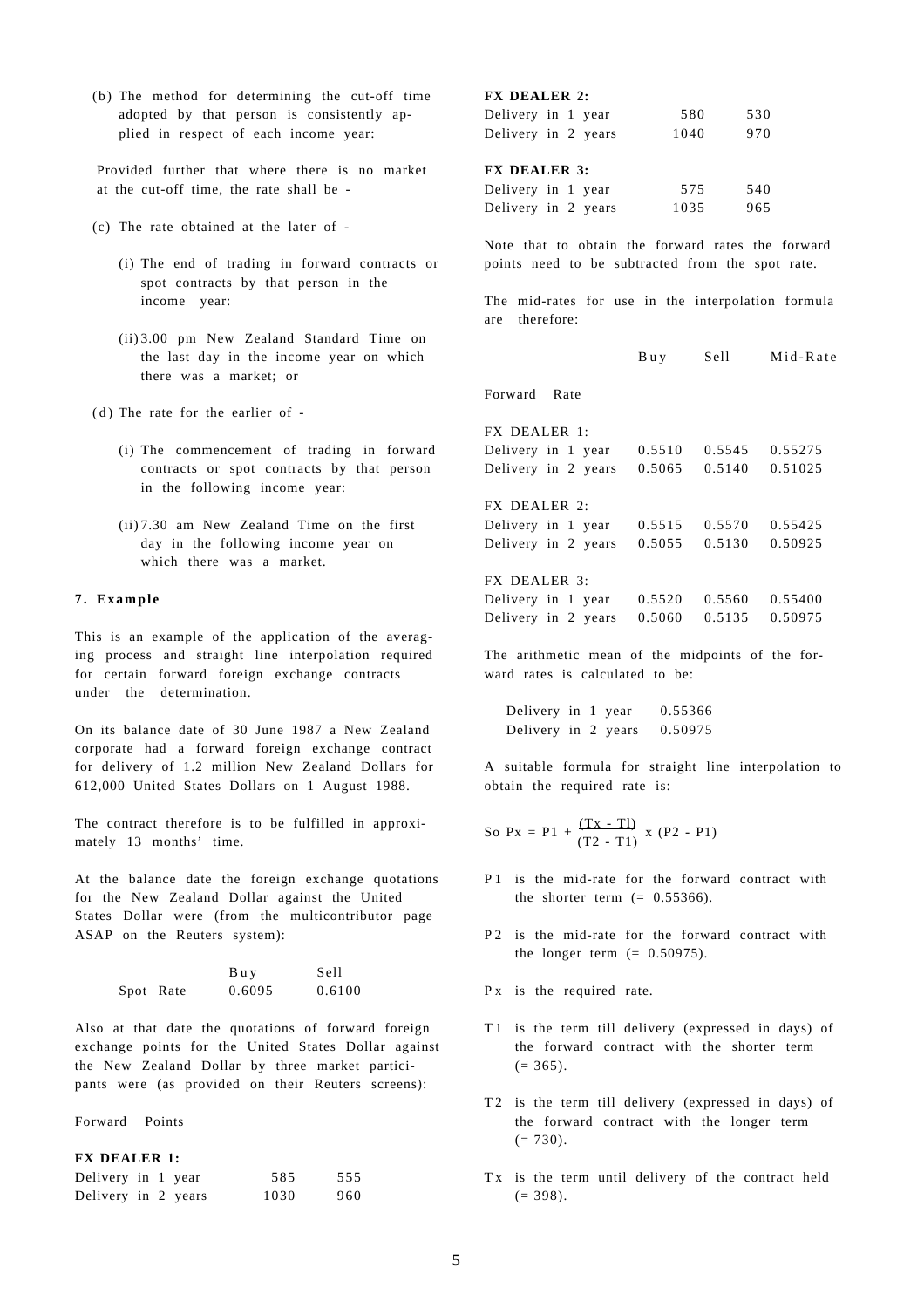The required rate is therefore calculated as follows:

So Px = P1 + 
$$
\frac{(Tx - T1)}{(T2 - T1)}
$$
 x (P2 - P1)  
\n= 0.55366 +  $\frac{(398 - 365)}{(730 - 365)}$  x (0.50975 - 0.55366)  
\n= 0.55366 +  $\frac{33}{365}$  x (-0.04391)  
\n= 0.54969

The current value of the 612,000 United States Dollars receivable on 1 August 1988 is therefore 1,113,354.80 New Zealand Dollars.

This determination is signed by me on the 23rd day of April in the year 1990.

R D Adair

Deputy Commissioner of Inland Revenue

# **DETERMINATION G10A: PRESENT VALUE CALCULATION METHODS**

This determination may be cited as "Determination G10A: Present Value Calculation Methods".

- **1 . Explanation** (which does not form part of the determination).
	- (1) This determination rescinds and replaces Determination G10: Present Value Calculation Methods, made by the Commissioner on 21 November 1988. This determination differs from Determination G10 in the interpretation of a 360 day basis for calculating the number of days between two given dates.
	- (2) For the purposes of the accrual tax accounting regime it may be necessary to calculate present values for a variety of reasons, for example :
		- (a ) To calculate the yield to maturity of a financial arrangement. The yield to maturity is the interest rate at which the first amount payable under the financial arrangement is equal to the present value of all subsequent amounts payable under the financial arrangement calculated as at the due date of the first payment:
		- (b) To calculate present values at intermediate times during the term of a financial arrangement in order to calculate the amount of the income derived or expenditure incurred by a person in respect of the financial arrangement.
	- (3) The present value of a financial arrangement as at a date excludes any amounts payable under the financial arrangement on that date.
	- (4) This determination specifies approved methods of calculating present values for use in other determinations. These methods may be added to or removed from time to time.
- Method A is a general purpose method suitable for many applications and gives very similar results to Determination G3: Yield to Maturity Method. Method A may be used on either a 360 or 365 day basis.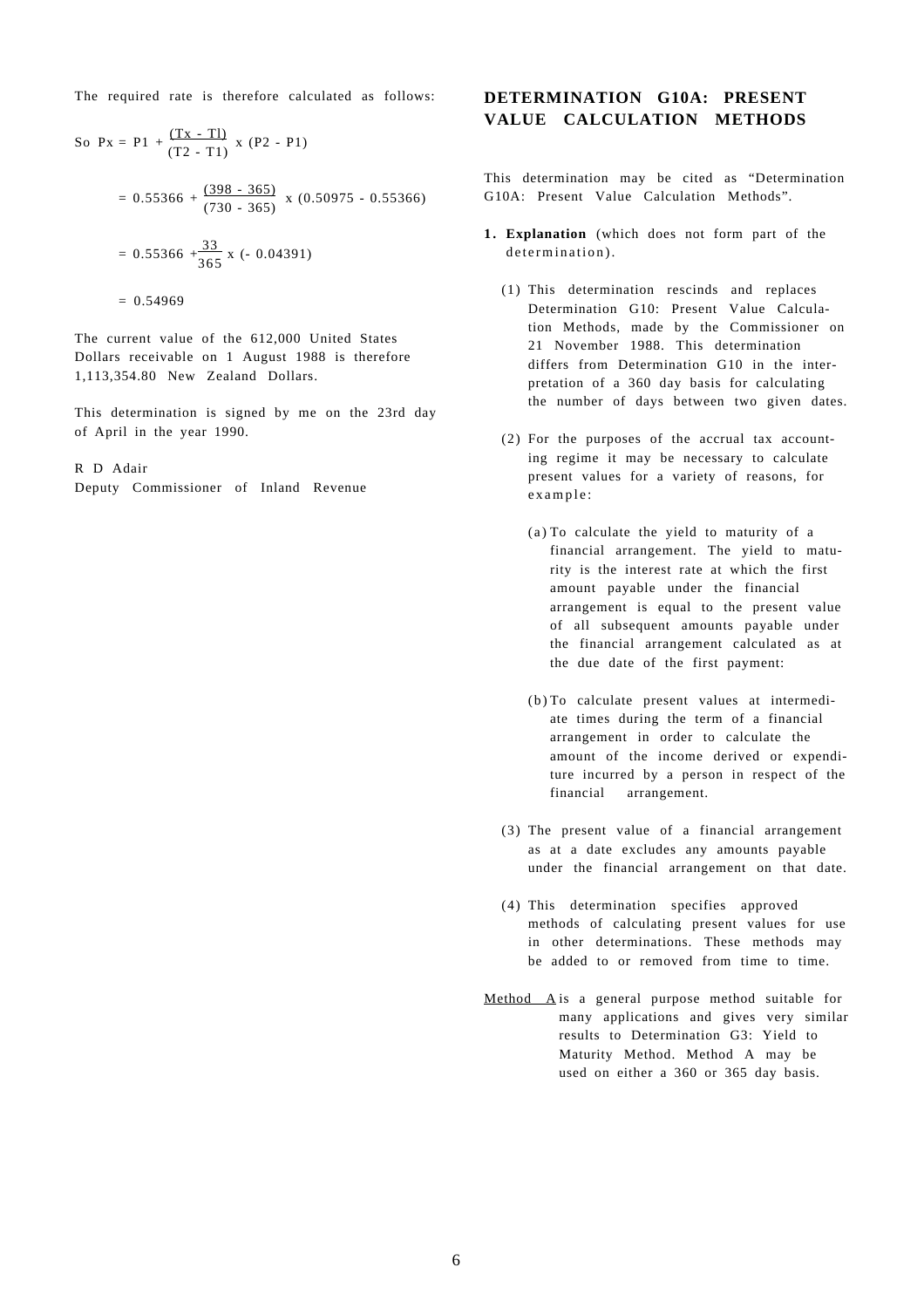- Method B is used to calculate prices of government or local authority stock, and other financial arrangements having similar characteristics, employing the formula approved by the International Association of Bond Dealers and used in calculators such as the HP12C.
	- (5) Alternative approved methods may not generate exactly identical results.
	- (6) Once a person has elected to use an approved method of calculating the present value of a financial arrangement, that method shall be used by the person over the life of the financial arrangement unless the prior consent of the Commissioner is obtained to adopt another method.
	- (7) This determination is for use in conjunction with other determinations, for example Determination G11: Present Value Based Yield to Maturity Method.

## **2 . Referenc e**

- (1) This determination is made pursuant to section  $64E(1)(a)$  and  $64E(6)$  of the Income Tax Act 1976.
- (2) Determination G10: Present Value Calculation Methods is hereby rescinded with effect from the day on which this Determination G10A is signed.

#### **3 . Scop e**

This determination shall be used as required by any other determination which will specify -

- (a) The date at which the present value shall be calculated; and
- (b) The interest rate that shall be used in the calculation; and
- (c) The amounts and due dates for which the present value shall be calculated

and which may specify the method to be used.

## **4 . Principle**

This determination specifies alternative methods for calculating the present value of a financial arrangement, equal to the sum of the values as at the specified date of all amounts payable under the financial arrangement after that date, discounted at the specified rate.

## **5 . Interpretation**

(1) In this determination unless the context otherwise requires -

"The Act" means the Income Tax Act 1976:

"Income year" has the same meaning as in sections 64B to 64M of the Act:

"Period" and "period between payments" in relation to a person means a term -

- (a ) Commencing immediately after
	- (i) A specified date in relation to a financial arrangement; or
	- (ii) A date on which an amount is payable under a financial arrangement as the case may be; and
- (b) Ending on the next succeeding date on which an amount is payable under a financial arrangement.

Provided that if a period or a period between payments exceeds one year it shall be deemed to comprise one or more periods each of one year followed (or preceded, at the option of the person) by a period of not more than one year:

"Specified date" in relation to a financial arrangement means the date at which the present value of the financial arrangement is required to be calculated:

"Specified rate" in relation to a financial arrangement and a person means the annual rate of interest at which the present value of the financial arrangement is required to be calculated.

- (2) The number of days in a period calculated on a 365 day basis is the actual number of days in the period including the ending date of the period but excluding the starting date of the period .
- (3) The number of days in a period calculated on a 360 day basis means the number of days falling within the period including the ending date of the period but excluding the starting date of the period and calculated as if every calendar month of the period had exactly 30 days;

Provided that if the ending date is the 31st day of the month and -

(a ) The starting date of the period is not the 30th or 31st of a month, the ending date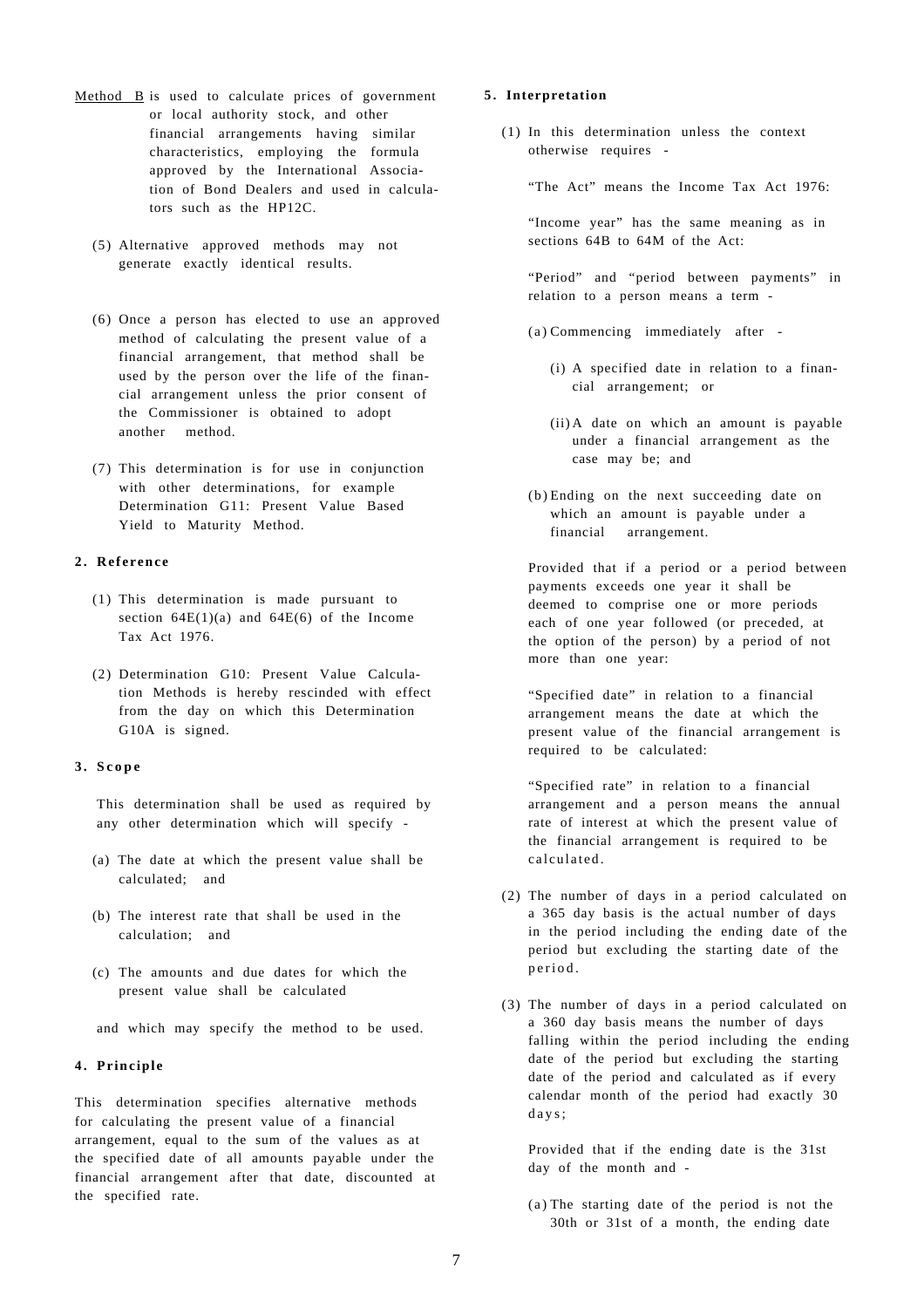shall be included in the number of days in the period;

- (b) The starting date of the period is the 30th or 31st day of a month, the ending date shall be deemed to be the 30th day of the  $m \cap n$ th
- (4) In this determination, unless the context otherwise requires, expressions used that are not defined in this clause have the same meaning as in sections 2 and 64B to 64M of the Act.
- (5) Any reference in this determination to another determination made by the Commissioner shall be construed as referring to any fresh determination made by the Commissioner to vary, rescind, restrict, or extend that determination.

### **6 . Metho d**

(1) A person shall elect to use a method allowed under a determination made by the Commissioner under section  $64E(1)(a)$  of the Act for the purpose of calculating a present value in relation to a financial arrangement, and shall apply that method consistently in respect of that financial arrangement, until it matures or is remitted, sold or otherwise transferred by the person unless the prior consent of the Commissioner (which may be given conditionally) to adopt another method is obtained.

### $(2)$  Method A

- (a) For the purpose of applying clause  $6(2)(b)$  of this determination, in relation to any person N shall be calculated as follows:
	- (i) Where the greatest common divisor of all periods between payments is -  $(A)$  A year or 12 months, N shall be taken as 1;
		- (B) A "halfyear" or 6 months, N shall be taken as 2;
		- (C) A quarter or 3 months, N shall be taken as 4;
		- ( D) A month, N shall be taken as 12;
		- (E) A fortnight, N shall be taken as 26;
		- (F) A week, N shall be taken as 52;

Provided that where 1 or 2 of the periods are shorter or longer than all the other periods this fact shall be disregarded in determining the greatest common divisor, and for the shorter or longer period or

periods N shall be, at the option of the person, taken as

- (G) 365 divided by the number of days in the period calculated on a 365 day basis; or
- $(H)$  360 divided by the number of days in the period calculated on a 360 day basis.
- (ii) Where N cannot be determined according to the foregoing subparagraph it shall be, at the option of the person, taken as
	- ( A) 365 divided by the number of days in the period calculated on a 365 day basis -
	- (B) 360 divided by the number of days in the period calculated on a 360 day basis -

for all of the periods.

(b) The amount of the present value of a financial arrangement calculated according to Method A as at a date shall be calculated according to the following formula:

$$
\frac{A + B - C}{1 + F}
$$

where -

- A is the present value (if any) as at the end of the period immediately following the date; and
- B is the sum of the amounts receivable by the holder or payable by the issuer at the end of the period immediately following the date; and
- C is the sum of the amounts payable by the holder or receivable by the issuer at the end of the period immediately following the given date; and
- F is the amount calculated in relation to the financial arrangement and the person and the period immediately following the date according to the following formula:

$$
\frac{R}{100 \text{ x N}} \text{ ; and}
$$

R is the specified rate.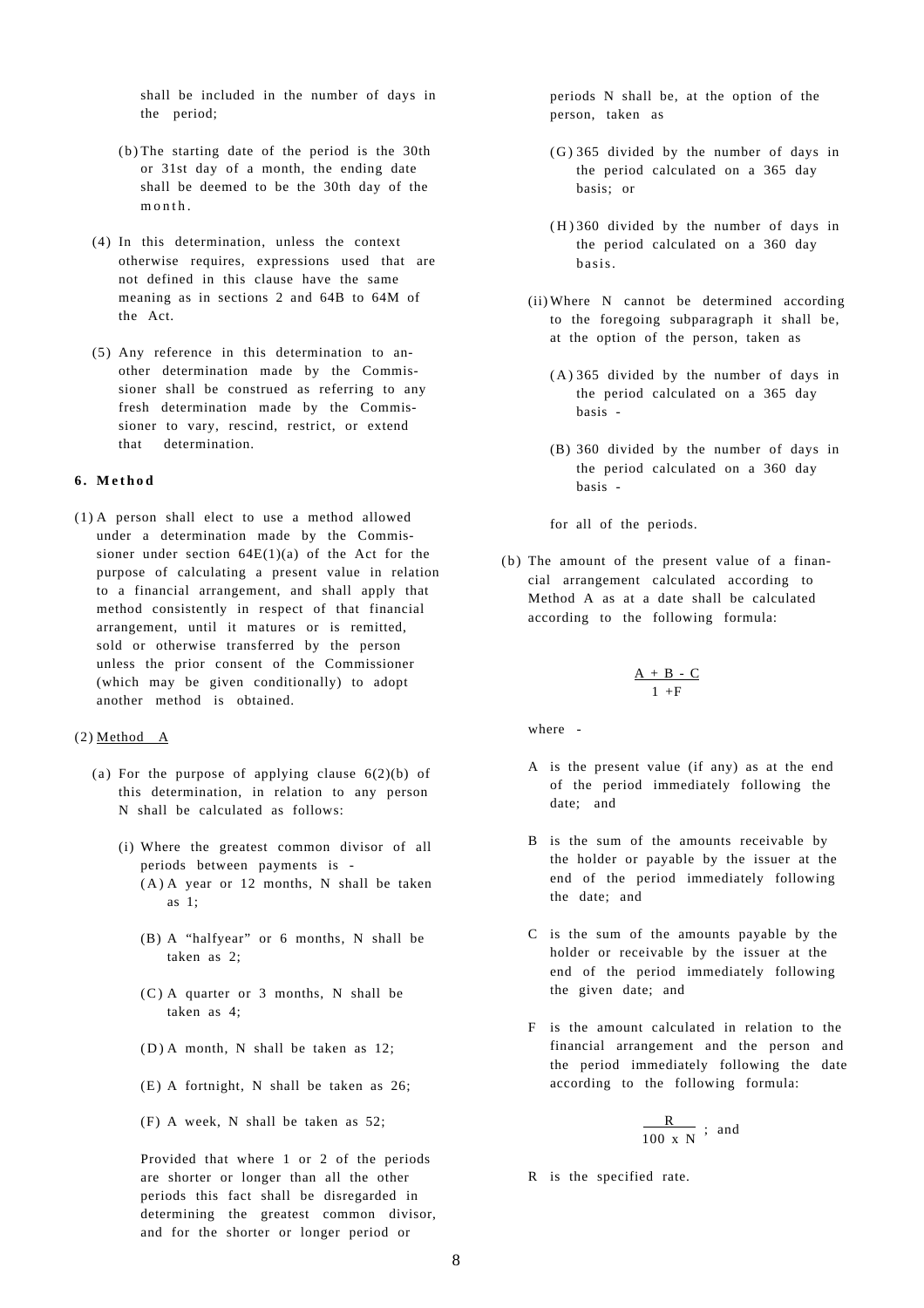### (3) Method B

- (a) A person shall apply Method B only to financial arrangements which are debt instruments under which all payments after the issue or acquisition date are at regular "halfyear" or quarterly intervals.
- (b) For purposes of applying clause  $6(3)(c)$  of this determination in relation to any person -
	- (i) If amounts are payable at regular halfyearly intervals, N shall be taken as 2 and the preceding due date shall be taken as the date 6 calendar months prior to the date on which the first amount is payable on or after the date of issue or acquisition;
	- (ii)If amounts are payable at regular quarterly intervals, N shall be taken as 4 and the preceding due date shall be taken as the date 3 calendar months prior to the date on which the first amount is payable on or after the date of issue or acquisition.
- (c) The amount of the present value of a financial arrangement calculated according to Method B as at a date shall be calculated according to the following formula:

$$
\frac{A + B - C}{D}
$$

where -

- A is the present value (if any) as at the end of the period immediately following the date; and
- B is the sum of the amounts receivable by the holder or payable by the issuer at the end of the period immediately following the date; and
- C is the sum of the amounts payable by the holder or receivable by the issuer at the end of the period immediately following the date; and
- D is  $(a)$  Where an amount is payable at the end of the period immediately following the date is the last amount payable under the financial arrangement, an amount calculated according to the following formula:

$$
= 1 + \frac{F \times T1}{T2}
$$

(b) In any other case, an amount calculated according to the following formula :

$$
\frac{\frac{(T1)}{(T2)}}{(1 + F)} \quad ; \text{ and}
$$

F means an amount calculated according to the following formula:

$$
\frac{R}{100xN} \quad ; \text{and}
$$

- R is the specified rate; and
- T1 is the number of days in the period immediately following the date calculated on a 365 day basis; and
- T2 is the sum of T1 and
	- (i) Where an amount is payable on the date, zero; or
	- (ii)In any other case, the number of days between the preceding due date and the date calculated on a 365 day basis.

### **7 . Exampl e**

- (1) Example A
	- (a) This example illustrates Method A, using the same example as in Determination G3: Yield to Maturity Method and Determination G11: Present Value Based Yield to Maturity Method, Example A. The example shows that the present value at the beginning of a period is the same as the principal outstanding during the period.

On 12 March 1987 (the specified date) a holder acquires for \$1,012,500 the right to receive the following income -

| 15 May 1987      | \$. | 70,000      |
|------------------|-----|-------------|
| 15 November 1987 | S.  | 70,000      |
| 15 May 1988      | S.  | 70,000      |
| 15 November 1988 |     | \$1,070,000 |

The greatest common divisor of all periods except the first is 6 months, so that N  $= 2$ ; in the first (broken) period ending on 15 May 1987

$$
N = \frac{365}{64} = 5.703125
$$

The specified rate R is 16.2308% per annum .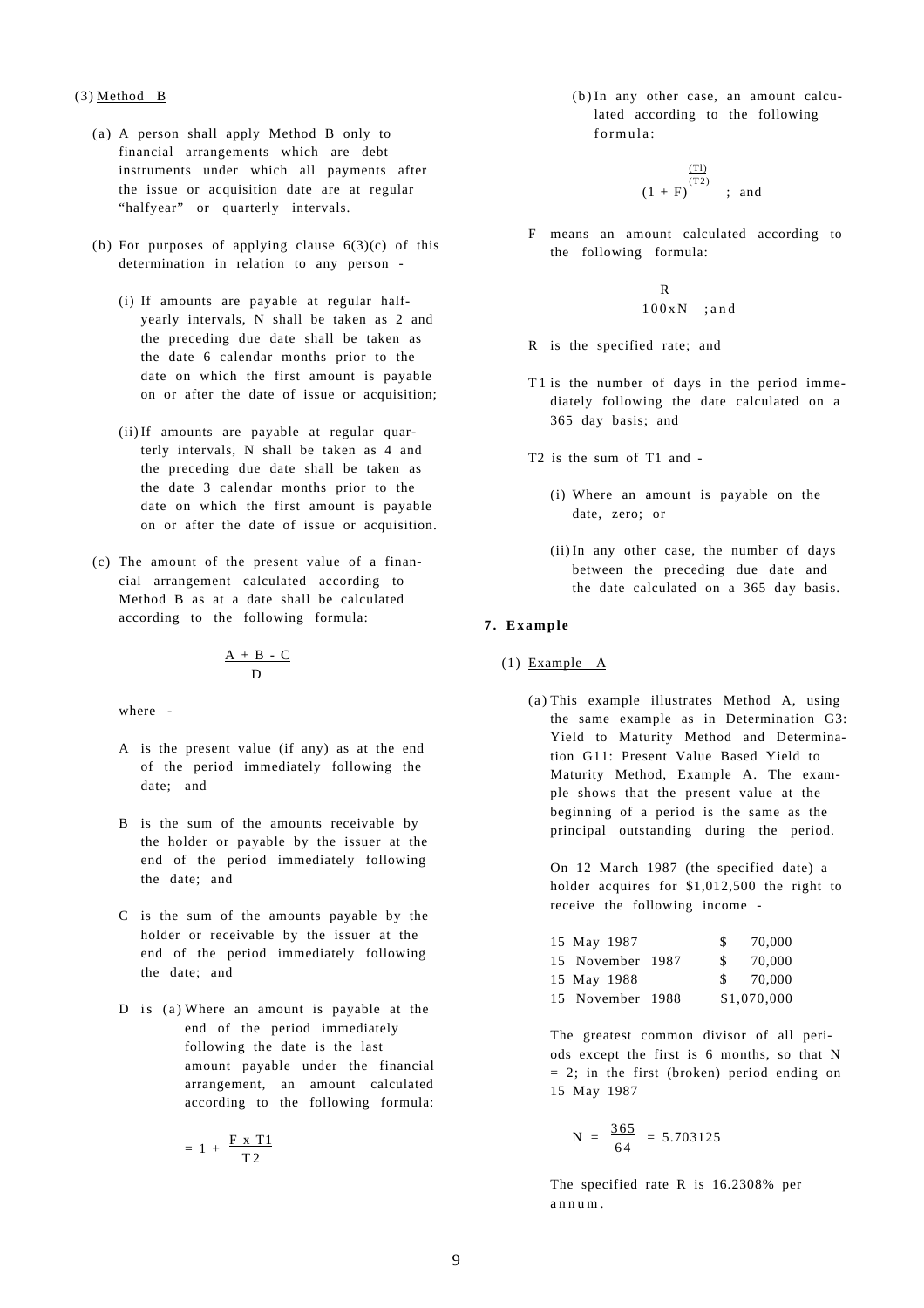Therefore  $F = 0.028459$  in the period ending 15/5/1987 and 0.081154 in all the remaining periods.

(b) The following schedule may then be constructed, starting at the bottom and working up:

| Period<br>Ending | Present<br>Value at<br>Beginning | Payments<br>by Issuer | Present<br>Payments<br>Holder<br>by | Value<br>at End |
|------------------|----------------------------------|-----------------------|-------------------------------------|-----------------|
|                  |                                  | в                     | C                                   | A               |
| 15/5/87          | 1,012,500                        | 70,000                | ۰                                   | 971,315         |
| 15/11/87         | 971,315                          | 70,000                | $\overline{\phantom{m}}$            | 980,141         |
| 5/88<br>15/      | 980,141                          | 70,000                | $\overline{\phantom{m}}$            | 989,683         |
| 15/11/88         | 989,683                          | 1,070,000             |                                     |                 |

The present value at the beginning of the first period is the same as the acquisition price, verifying that the specified rated is equal to the yield to maturity for this transaction.

## (2) Example B

(a ) This example illustrates Method B, using the same example as in Determination G3: Yield to Maturity Method and Determination G11: Present Value Based Yield to Maturity Method, Example B.

On 12 March 1987 (the specified date) a holder acquires for \$1,012,500 the right to receive the following income -

| 15 May 1987      | SS. | 70,000      |
|------------------|-----|-------------|
| 15 November 1987 | S.  | 70,000      |
| 15 May 1988      | S.  | 70,000      |
| 15 November 1988 |     | \$1,070,000 |

All amounts are expressed in New Zealand dollars.

Amounts are payable at regular halfyearly intervals, so that  $N = 2$  and the preceding due date is 6 months prior to 15 May 1987, namely 15 November 1986.

Also,  $T1 = T2$  except for the first (broken) period ending on 15 May 1987 for which

 $T1 = 15/5/87 - 12/3/87 = 64$  days, and  $T2 = 64 \text{ days} + 12/3/87 - 15/11/86 = 181$ days.

The specified rate R is 16.265% per annum. (See footnote to this Example B for details of calculating using the HP12C calculator.)

Therefore  $F = 0.081325$ , and  $D = 1.028032$ in the period ending 15/5/ 87 (that being  $(1+F$  to the power of 64/ 181) and 1.081325 in all the remaining periods.

(b) The following schedule may then be constructed, starting at the bottom and working up:

| Period      | Present<br>Value at | Payments  | Present<br>Payments      | Value   |
|-------------|---------------------|-----------|--------------------------|---------|
| Ending      | Beginning           | by Issuer | by Holder                | at End  |
|             |                     | В         | C                        | A       |
|             |                     |           |                          |         |
| 15/5/87     | 1,012,500           | 70,000    | $\overline{\phantom{a}}$ | 970,884 |
| 15/11/87    | 970,884             | 70,000    | ٠                        | 979,841 |
| 5/88<br>15/ | 979,841             | 70,000    | $\blacksquare$           | 989,527 |
| 15/11/88    | 989.527             | 1,070,000 |                          |         |

The present value at the beginning of the first period is the same as the acquisition price, verifying that the specified rate is equal to the yield to maturity for this transaction.

(c) Footnote:

The calculations in Example B may be made using the BOND PRICE and BOND YTM functions on the HP12C (or equivalent) calculator.

# (i) Calculating the Specified Rate, R

The HP12C assumes that the purchase price excludes accrued interest, whereas the actual purchase price of \$1,012,500 includes accrued interest from 15 November 1986 to 12 March 1987. This accrued interest is calculated as follows, per \$100 nominal:

| Set up                |                  | (g)(D.MY)     |
|-----------------------|------------------|---------------|
| Any YTM               | $\Omega$         | (i)           |
| Coupon Percent Pa. 14 |                  | (PMT)         |
| Purchase date         | 12.031987 (STO)1 |               |
| (ENTER)               |                  |               |
| Maturity<br>date      | 15.111988 (STO)2 |               |
|                       |                  | (f)(PRICE)    |
|                       |                  | (X Y)4.524862 |

This amount is then subtracted from the purchase price per \$100 nominal, of \$101.25, to give the ex-accrued interest purchase price.

| Purchase price |  | $101.25$ $(X Y)$ |
|----------------|--|------------------|
|                |  | $(-)96.725138$   |